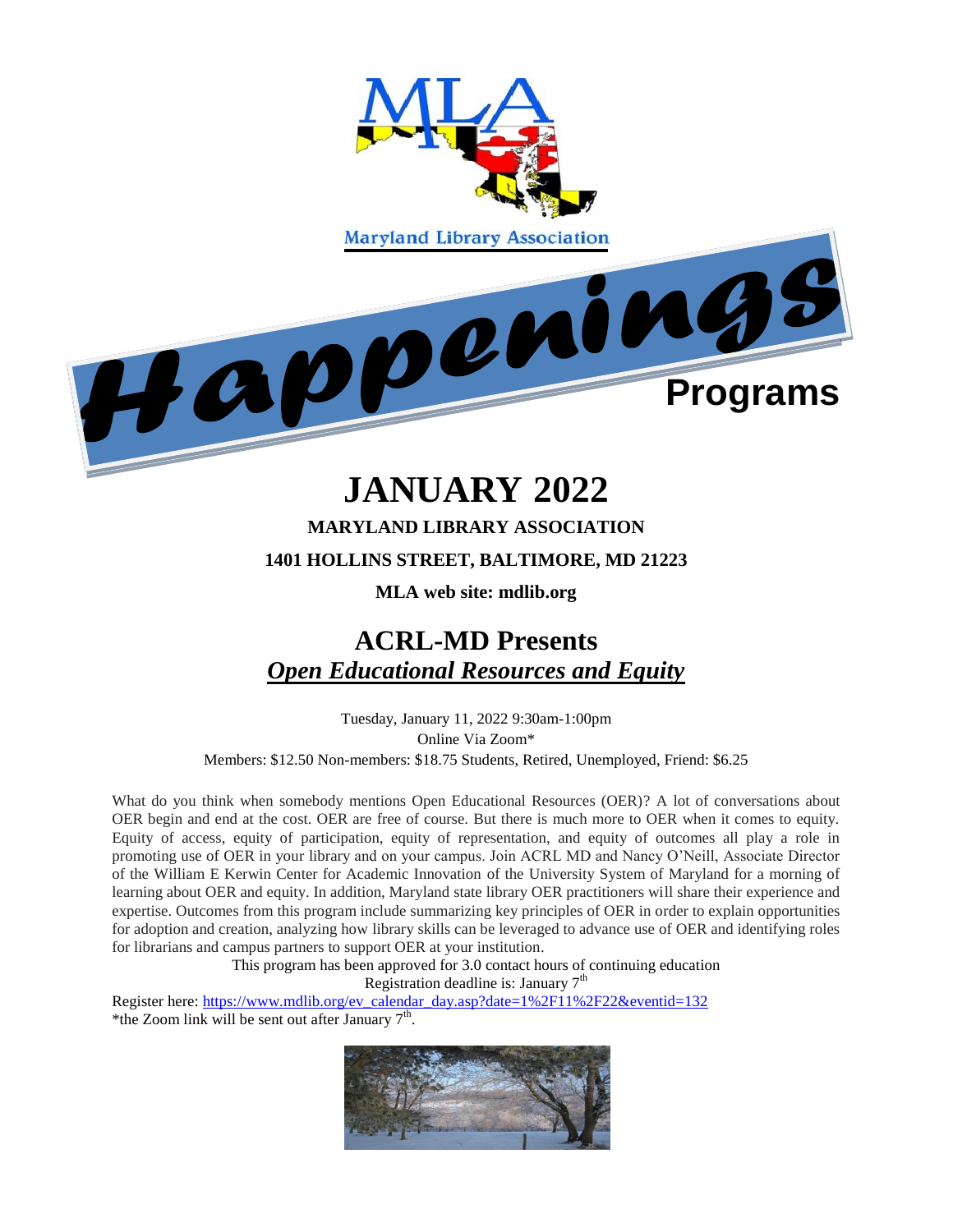## **PSD Presents**  *Pick Yout Platform: Kahoot*

#### Thursday, January 27, 2022 2:00pm-3:00pm Online Via Zoom\* Members: \$12.50 Non-members: \$18.75 Students, Retired, Unemployed, Friend: \$6.25

In our Pick Your Platform series, learn more about how libraries are continuing to use technology tools to provide online programming options. This session will focus on Kahoot for trivia programs. Participants will learn about Kahoot's main features, the advantages of using it in programming and how they can use this tool in their own libraries. Presented by Rohini Gupta of Howard County Public Library

> This program has been approved for 1.0 contact hour of continuing education Registration deadline is: January  $13<sup>th</sup>$

Register here: [https://www.mdlib.org/ev\\_calendar\\_day.asp?date=1%2F27%2F22&eventid=135](https://www.mdlib.org/ev_calendar_day.asp?date=1%2F27%2F22&eventid=135) \*the Zoom link will be sent out after January  $13<sup>th</sup>$ .

# **CSD Presents**

## *BEST 2022 The Spring Edition*

Thursday, February 24, 2022 9:30am-1:30pm Online Via Zoom\* Members: \$25.00 Non-members: \$37.50 Students, Retired, Unemployed, Friend: \$12.50

Love talking about books? Join us for BEST 2022 – The Spring Edition, a celebration of picture book titles. Learn about the Black-Eyed Susan Award and participate, via Zoom, in a half day of small group discussions of some of the 2021-2022 picture book nominees. Author/Illustrator Faith Pray will be our keynote speaker. Barb Langridge from A Book and a Hug will also speak. Program check-in begins at 9:25 a.m., and the program will start at 9:30 a.m.

There will be two discussion groups, meeting twice, so you can attend both sessions. Please read all the titles for each group.

#### **Picture Book Group 1**

*Ten Ways to Hear Snow* by Cathy Camper, *The Barnabus Project* by Terry Fan, *Honeybee: The Busy Life of Apis Mellifera* by Candace Fleming, *Lift* by Minh Le, and *The Starkeeper* by Faith Pray.

#### **Picture Book Group 2**

*The Oldest Student: How Mary Walker Learned to Read* by Rita Hubbard, *Fry Bread: A Native American Family Story* by Kevin Noble Maillard*, Lubna and Pebble* by Wendy Meddour, *Evelyn Del Rey Is Moving Away* by Meg Medina, and *I Talk Like a River* by Jordan Scott.

> This program has been approved for 3.5 contact hours of continuing education Registration deadline is: February  $17<sup>th</sup>$

Register here: [https://www.mdlib.org/ev\\_calendar\\_day.asp?date=2%2F24%2F22&eventid=134](https://www.mdlib.org/ev_calendar_day.asp?date=2%2F24%2F22&eventid=134) \*the Zoom link will be sent out after February  $17<sup>th</sup>$ 

## **PSD Presents**  *Pick Yout Platform: Streamyard*

Thursday, February 24, 2022 2:00pm-3:00pm Online Via Zoom\* Members: \$12.50 Non-members: \$18.75 Students, Retired, Unemployed, Friend: \$6.25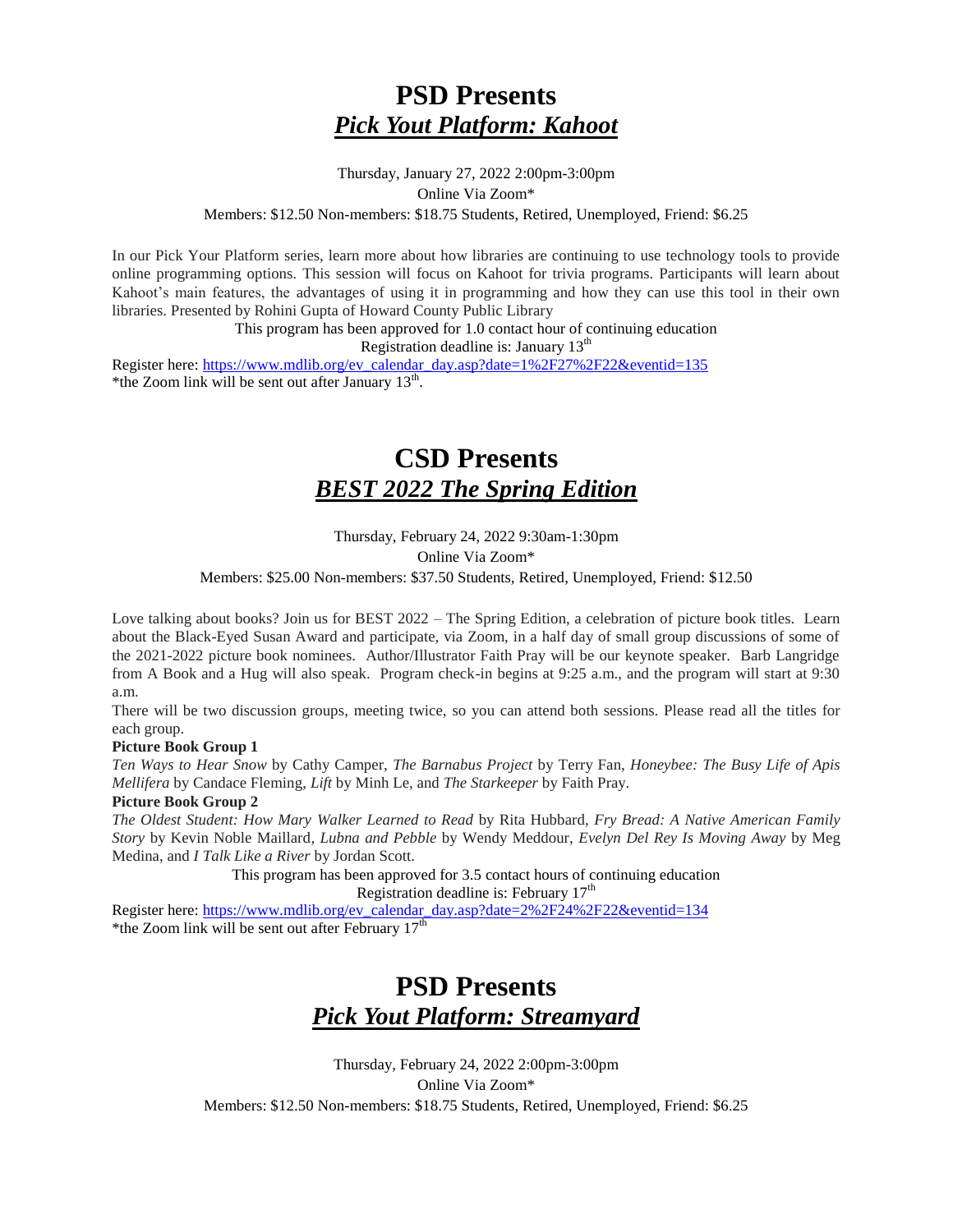In our Pick Your Platform series, learn more about how libraries are continuing to use technology tools to provide online programming options. This session will focus on Streamyard as an alternative to Crowdcast or Zoom for public programs. Participants will learn about Streamyard's main features, the advantages to using it in programming and how they can use this tool in their own libraries, Presented by Nicholas Brown of Prince George's County Memorial Library System

> This program has been approved for 1.0 contact hour of continuing education Registration deadline is: February  $10<sup>th</sup>$

Register here: [https://www.mdlib.org/ev\\_calendar\\_day.asp?date=2%2F24%2F22&eventid=136](https://www.mdlib.org/ev_calendar_day.asp?date=2%2F24%2F22&eventid=136) \*the Zoom link will be sent out after February  $10^{th}$ 

## **PSD Presents**  *Pick Yout Platform: Discord*

Thursday, March 31, 2022 2:00pm-3:00pm Online Via Zoom\* Members: \$12.50 Non-members: \$18.75 Students, Retired, Unemployed, Friend: \$6.25

In our Pick Your Platform series, learn more about how libraries are continuing to use technology tools to provide online programming options. This session will focus on Discord and how to use it for programs and collaboration. Participants will learn about Discord's main features, the advantages to using it in programming and how they can use this tool in their own libraries. Discord will also be used at the MLA/DLA Conference in May 2022 to enhance conference communication. Presented by Zoe DiGiorgio of Harford County Public Library This program has been approved for 1.0 contact hour of continuing education

Registration deadline is: March  $17<sup>th</sup>$ 

Register here: [https://www.mdlib.org/ev\\_calendar\\_day.asp?date=3%2F31%2F22&eventid=137](https://www.mdlib.org/ev_calendar_day.asp?date=3%2F31%2F22&eventid=137)  $*$ Zoom link will be sent out after March  $17<sup>th</sup>$ 

## **DIVISION, INTEREST GROUP, PANEL AND COMMITTEE MEETINGS**

- **January 3 Future of Libraries Interest Group Meeting,** 10:00am-Noon. Online via Zoom. Topic: Mental Health and Social Justice Contact Tracy Miller at [millert@hcplonline.org.](mailto:millert@hcplonline.org)
	- **4 Tech Committee Meeting.** 10:00am. Online via Zoom. Contact Maddie Hines at [madie.hines@montgomerycountymd.gov.](mailto:madie.hines@montgomerycountymd.gov)
	- **6 MSLA/MLA Leadership Facilitators Program:** orientation for administrators sending participants**,** 11:00am-12:00pm.
	- **6 MSLA/MLA Leadership Facilitators Program:** orientation for facilitators, 1:00pm-2:00pm.
	- **7 Legislative Panel Meeting,** 10:00am. Online via Zoom. Contact Andrea Berstler at [aberstler@carr.org.](mailto:aberstler@carr.org)
	- **7 RAIG Meeting,** 1:00pm-3:00pm**.** Online via Zoom. Contact Amy Jenkins at [amy.jenkins@pgcmls.info.](mailto:amy.jenkins@pgcmls.info)
	- **10 Children's Services Division Meeting,** 10:00am-12:30pm. Online via Blackboard. Contact Jill Hutchison at *jhutchison@stmalib.org*.
	- **11 ACRL Program: Open Educational Resources and Equity.** See article above.
	- **12 MAPLA Meeting.**
	- **12 Conference Social Committee meeting.** 1:00pm-2:00pm. Online via Zoom. Contact Lisa Allgeier at [lallgeier@bcpl.net](mailto:lallgeier@bcpl.net) or Jenee Johnson at [jejohnson@bcpl.net](mailto:jejohnson@bcpl.net).
	- **13 Leadership Development Division Meeting,** 1:30pm-3:30pm. Online via Zoom. Book for discussion: *Laziness Does Not Exist,* by Devon Price Contact Anita Crawford at [acrawford@bcpl.net.](mailto:acrawford@bcpl.net)
	- **17 Martin Luther King, Jr. Day.** MLA Office Closed**.**
	- **19 Conference Committee Meeting,** 10:00am-Noon. Hyatt Regency-Cambridge. Contact Megan Sutherland at: [megan.sutherland@pgcmls.info.](mailto:megan.sutherland@pgcmls.info)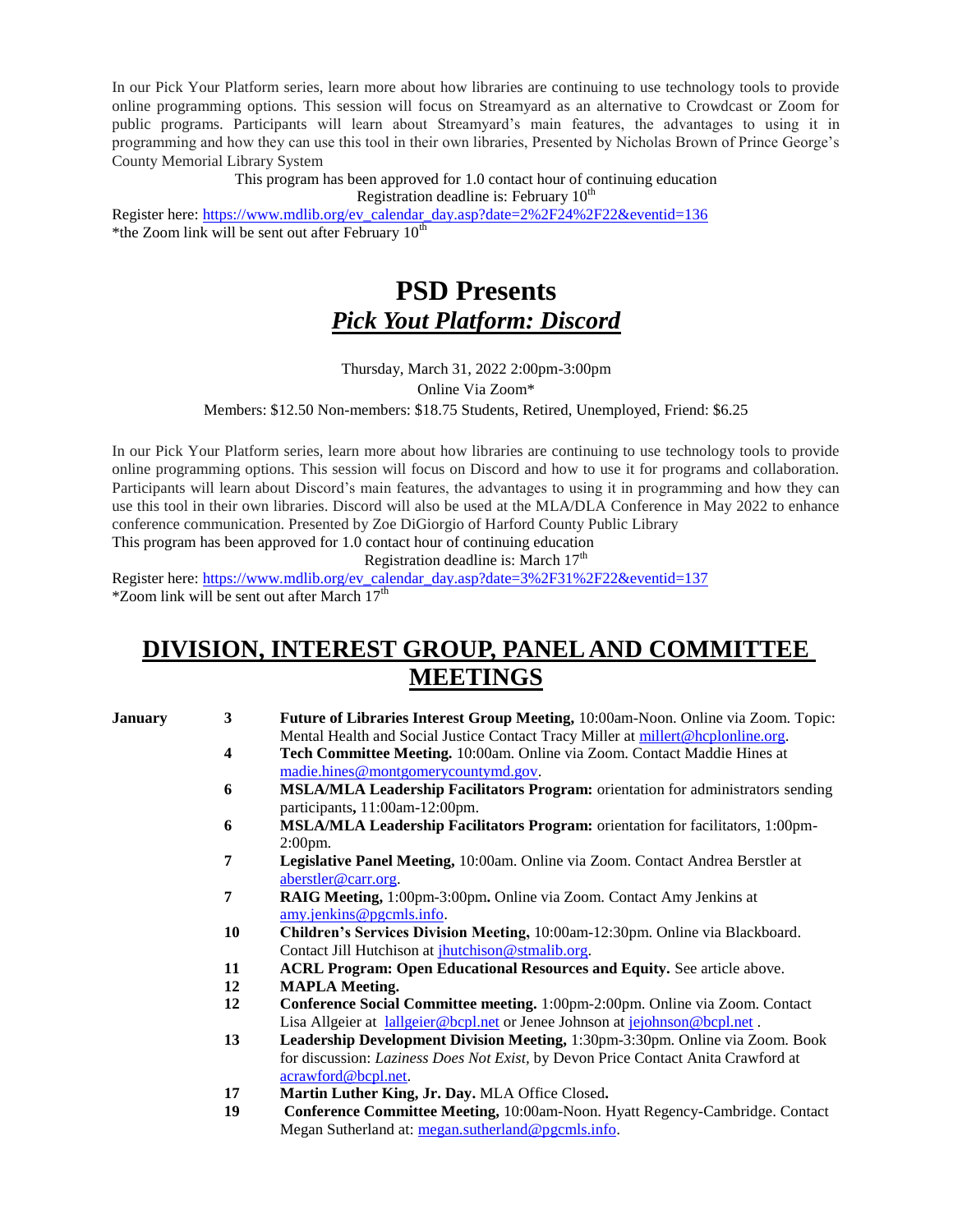- **19 Executive Committee Meeting,** 1:00pm-2:00pm. Hyatt Regency-Cambridge. Contact Josh Stone at [mlaexec@mdlib.org.](mailto:mlaexec@mdlib.org)
- **20 ACRL-MD Meeting,** 11:00am. Online via Zoom. Contact Sean Hogan at [shogan@ubalt.edu.](mailto:shogan@ubalt.edu)
- **24 Equity Diversity and Inclusion Meeting,** 3:00pm. Online via Zoom. Contact Michelle Hamiel at [michelle.hamiel@pgcmls.info.](mailto:michelle.hamiel@pgcmls.info)
- **27 LGBTQ+ Meeting,** 12:00pm. Online via Zoom. Contact Teresa Miller at [Teresa.miller@pgcmls.info.](mailto:Teresa.miller@pgcmls.info)
- **27 PSD Program: Pick Your Platform: Kahoot.** See article above.

- **February 1 Tech Committee Meeting.** 10:00am. Online via Zoom. Contact Maddie Hines at [madie.hines@montgomerycountymd.gov.](mailto:madie.hines@montgomerycountymd.gov)
	- **2 Intellectual Freedom Panel Meeting,** 2:00pm. Online via Blackboard Ultra. Contact Andrea Boothby Rice at [andrea@qaclibrary.org.](mailto:andrea@qaclibrary.org)
	- **3 Support Staff Division Meeting,** 1:00pm. Online via Zoom. Contact Teonja Jung at [tjung@bcpl.net.](mailto:tjung@bcpl.net)
	- **4 Legislative Panel Meeting,** 10:00am. Online via Zoom. Contact Andrea Berstler at [aberstler@carr.org.](mailto:aberstler@carr.org)
	- **7 Future of Libraries Interest Group Meeting,** 10:00am-Noon. Online via Zoom. Contact Tracy Miller a[t millert@hcplonline.org.](mailto:millert@hcplonline.org)
	- **9 Conference Social Committee Meeting.** 1:00pm-2:00pm. Online via Zoom. Contact Lisa Allgeier at [lallgeier@bcpl.net](mailto:lallgeier@bcpl.net) or Jenee Johnson at [jejohnson@bcpl.net.](mailto:jejohnson@bcpl.net)
	- **10 MSLA/MLA Leadership Facilitators Program:** workshop for facilitators, 1:30pm-4:30pm.
	- **14 Children's Services Division Meeting,** 10:00am-12:30pm. Online via Blackboard. Contact Jill Hutchison a[t jhutchison@stmalib.org.](mailto:jhutchison@stmalib.org)
	- **16 Conference Committee Meeting,** 10:00am-Noon. Online via Zoom Contact Megan Sutherland at [megan.sutherland@pgcmls.info.](mailto:megan.sutherland@pgcmls.info)
	- **16 Steering Committee Meeting,** 1:00pm-3:00pm. Contact Josh Stone at [mlaexec@mdlib.org.](mailto:mlaexec@mdlib.org)
	- **17 MSLA/MLA Leadership Facilitators Program:** workshop for facilitators, 1:30pm-4:30pm.
	- **17 ACRL-MD Meeting,** 11:00am. Online via Zoom. Contact Sean Hogan at [shogan@ubalt.edu.](mailto:shogan@ubalt.edu)
	- **21 President's Day.** MLA office closed.
	- **24 CSD Program: BEST 2022-The Spring Edition.** See article above.
	- **24 PSD Program: Pick Your Platform: Kahoot.** See article above.
	- **28 Equity Diversity and Inclusion Meeting,** 3:00pm. Online via Zoom. Contact Michelle Hamiel at [michelle.hamiel@pgcmls.info.](mailto:michelle.hamiel@pgcmls.info)

## *2022 MLA/DLA Conference: Come As You Are May 4-6, 2022 Hyatt Regency, Cambridge MD*

Thursday morning at the Conference will be busy! The Poster Sessions will be set up for review in the hallway as you enter from the parking lot. (Note: the call for poster submissions will be going out shortly.) The presenters will be available to discuss their work from 10:00-10:30 and again from 2:30-3:00. Are you familiar with Discord-the growing social media platform? Do you want to learn how other systems adjusted and adapted to COVID restrictions? Has your system hit a library milestone? These are a few of the topics that will be covered Thursday morning. The silent auction will kick off early in the morning and an added feature this year will be the ability to purchase 50/50 tickets. By popular demand, the Buy It Now feature will allow you to purchase the silent auction item immediately and take it home without waiting until the end of the bidding on Friday morning. Very shortly, the Conference registration form will be on the MLA website so that you can register to attend. There

will be a link attached that will offer you opportunities to volunteer at several stations-please consider signing up for a shift or two and hanging out with other librarians.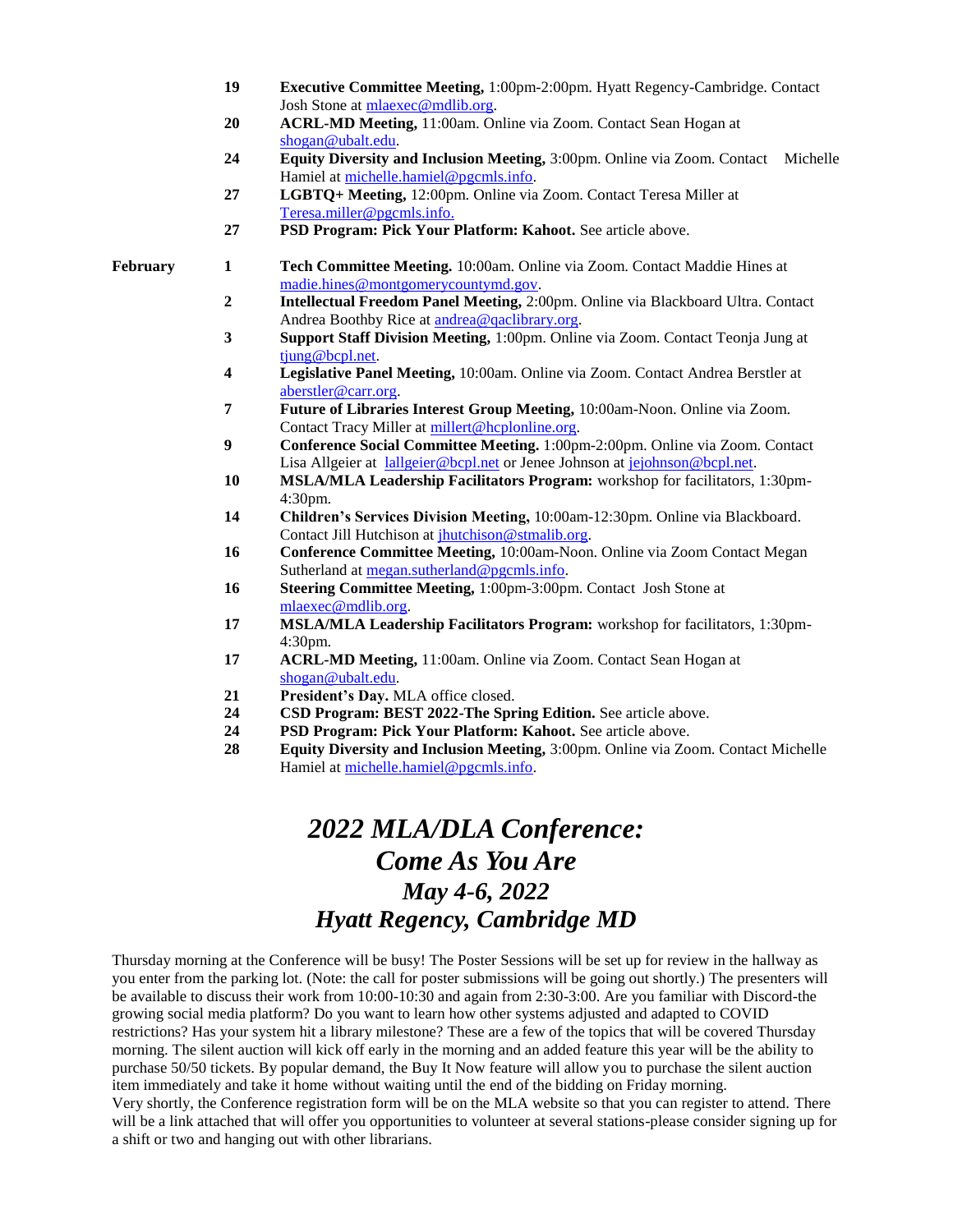Please register me for the following: Members in good standing with any of these organizations are eligible to attend MLA programs at the member fee. REFORMA DC, WMRL, CML, MASL, MAILL, MD/SLA, DCLA, LLAM, CMCLD, CALD and DC/SLA

| Open Educational Resources and Equity | January 11, 2022                                                                  |
|---------------------------------------|-----------------------------------------------------------------------------------|
|                                       | Member \$12.50 Mon-member \$18.75 Student Retired Unemployed Friend \$6.25        |
| Pick Your Platform: Kahoot            | January 27, 2022                                                                  |
|                                       | Member \$12.50 __ Non-member \$18.75 __ Student Retired Unemployed Friend \$6.25  |
| BEST 2022- The Spring Edition         | February 24, 2022                                                                 |
|                                       | Member \$25.00 __ Non-member \$37.50 __ Student Retired Unemployed Friend \$12.50 |
| <b>Pick Your Platform: Streamyard</b> | February 24, 2022                                                                 |
|                                       | Member \$12.50 __ Non-member \$18.75 __ Student Retired Unemployed Friend \$6.25  |
| Pick Your Platform: Discord           | March 31, 2022                                                                    |
|                                       | Member \$12.50 __ Non-member \$18.75 __ Student Retired Unemployed Friend \$6.25  |